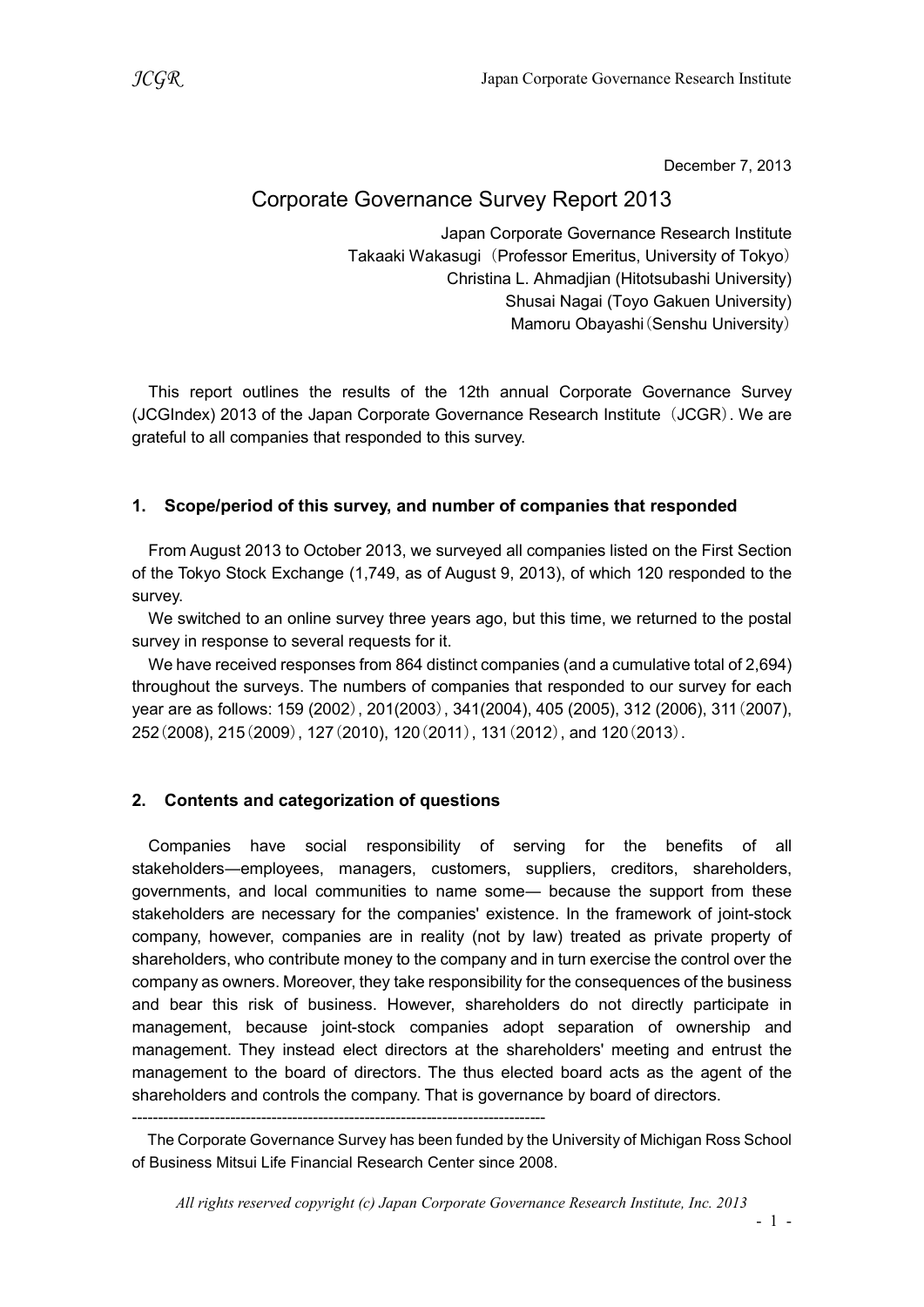In the last 20 years, separation of governance and management has become the foundation of corporate governance. Although directors used to simultaneously serve as executive officers all over the world, it is now the global understanding that directors should be separate from executive officers against the backdrop of fierce competitive environments of globalization and innovation. Under this model of separation, board of directors should focus on governance to bring about good management from executive officers, who are selected by board of directors and entrusted with management. Since the directors are selected through shareholders' meeting, determining the candidates of directors to submit to the shareholders' meeting is vital.

Here, the board of directors is tasked with nomination, compensation, and audit functions for the effective governance. It selects good candidates of executives through its nomination function. It exercises the compensation function of providing an incentive for goal-oriented management to executive officers in the form of performance-linked compensation system. Furthermore, the function of auditing the management's business execution is indispensable to fulfill the current needs of compliance. Executives establish the management system under the governance by board of directors to pursue profit through business operations. That is the current best practice of corporate governance.

Based on the above described best practice, JCGIndex Survey's questions are comprised of the following 7 parts:

- Part I Performance targets, leadership of CEO 9 questions
- Part Ⅱ Efforts on corporate governance 4 questions
- PartⅢ Board of directors 10 questions
- PartIV Management system 10 questions
- Part V Evaluation of management, compensation system 5 questions
- PartⅥ Management of consolidated subsidiaries 2 questions
- PartVII Communication with shareholders 8 questions

These 48 questions in total are recategorized into 4 categories to calculate sub-scores for each category. Each category represents the following perspective:

- Category Ⅰ Performance targets and structure of responsibilities of management Based on Part I and Part II
- Category Ⅱ Functions and composition of board of directors Based on PartⅢ
- Category Ⅲ Executive management structure of top management Based om PartIV, Part V and PartVI

Category Ⅳ Communication with shareholders and transparency Based on PartⅦ

Categories Ⅰ and Ⅱ are related to corporate governance system, and Ⅲ and Ⅳ are about corporate management system. Although it is possible to value the corporate governance through Categories Ⅰ and Ⅱ alone, Categories Ⅲ and Ⅳ are incorporated into JCGIndex, based on the belief that good management system is established under the good governance system.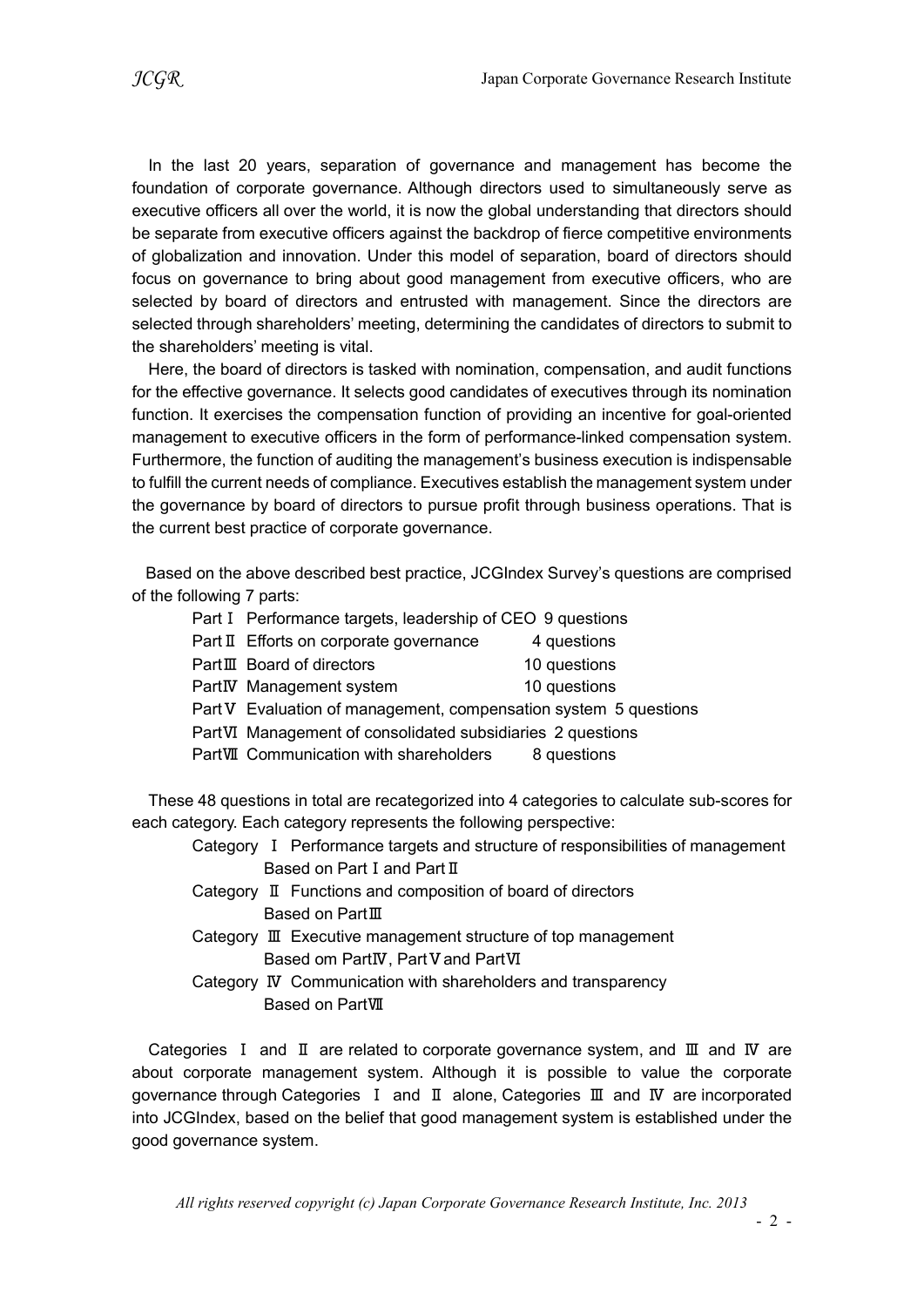### 3. Distribution of JCGIndex

The results of JCGIndex for the 120 companies that responded to our survey in 2013 turned out as the graph in the below shows. This time, we changed some questions and options. Besides, proportions were modified to take the enhanced understanding on corporate governance into account. As a result, the mean JCGIndex dropped to 49.01 from 52.08 of 2012, while the standard deviation saw a very slight decrease to 15.00 from the previous 15.01. The maximum JCGIndex in 2013 decreased to 78 from 80 in 2012, but the minimum increased to 14 from 13.



Man:49.01 Sandard deviation:15.00

### 4. Trend of the distribution of JCGIndex

The trends of mean, maximum and minimum in the past 11 surveys for JCGIndex are presented in the table above. It should be noted that the figures for each year cannot be simply compared to those for another, because the samples change year by year. Furthermore, questions and proportions were modified in 2006 and 2013, and proportions alone moderately changed in 2009. As explained above, we made even more revisions this time. Still, an upward trend in JCGIndex is observed.

Even though only a couple of companies achieve JCGIndex of the maximum or near level, the maximum has consistently decreased from 2006, which can be largely attributable to the changes in questions and proportions.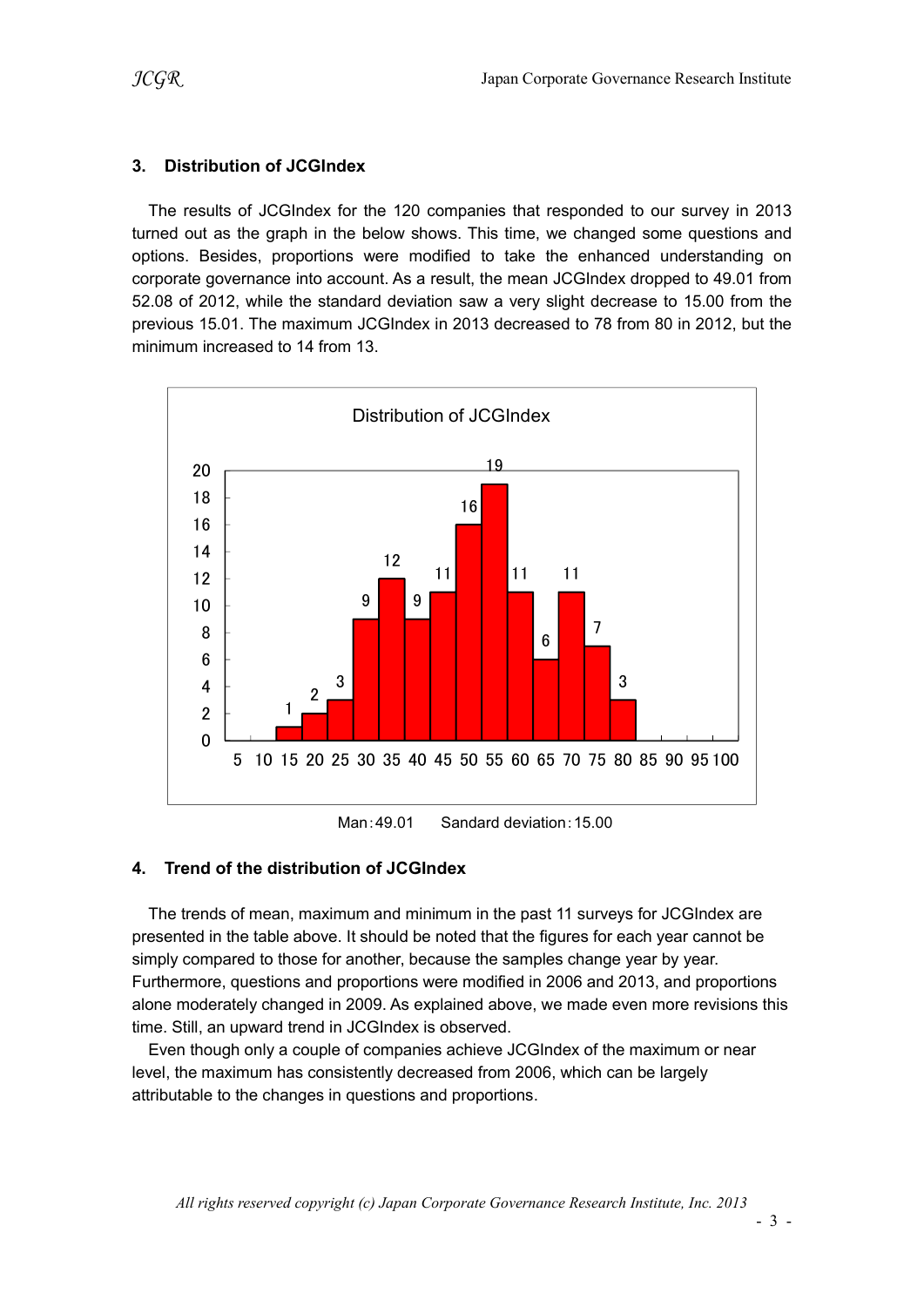



### 5. Sub-scores and achievement rates by category

To clarify the companies' performance for each category having different weight, the table below converts the mean figure into achievement rate in percentage. The table also contains JCGIndex and the previous year's results (in parentheses) just for reference.

|                 | Category                              | Weight<br>(A) | Mean<br>(B) | Achievement<br>rate<br>(B) / (A) |
|-----------------|---------------------------------------|---------------|-------------|----------------------------------|
|                 | Performance targets and structure of  | 29            | 13.00       | 44.8%                            |
|                 | responsibilities of management        | (29)          | (11.97)     | (41.3%)                          |
| Ш               | Functions and composition of board    | 26            | 8.45        | 32.5%                            |
|                 | of directors                          | (26)          | (11.69)     | $(45.0\%)$                       |
| Ш               | Executive management structure of     | 25            | 14.09       | 56.4%                            |
|                 | top management                        | (25)          | (14.94)     | (59.8%)                          |
| IV              | Communication<br>with<br>shareholders | 20            | 13.48       | 67.4%                            |
|                 | and transparency                      | (20)          | (13.47)     | $(67.4\%)$                       |
| <b>JCGIndex</b> |                                       | 100           | 49.01       |                                  |
|                 |                                       | (100)         | (52.08)     |                                  |

#### Category scores and Achievement Rates

\*Results in 2012 are in parentheses.

All rights reserved copyright (c) Japan Corporate Governance Research Institute, Inc. 2013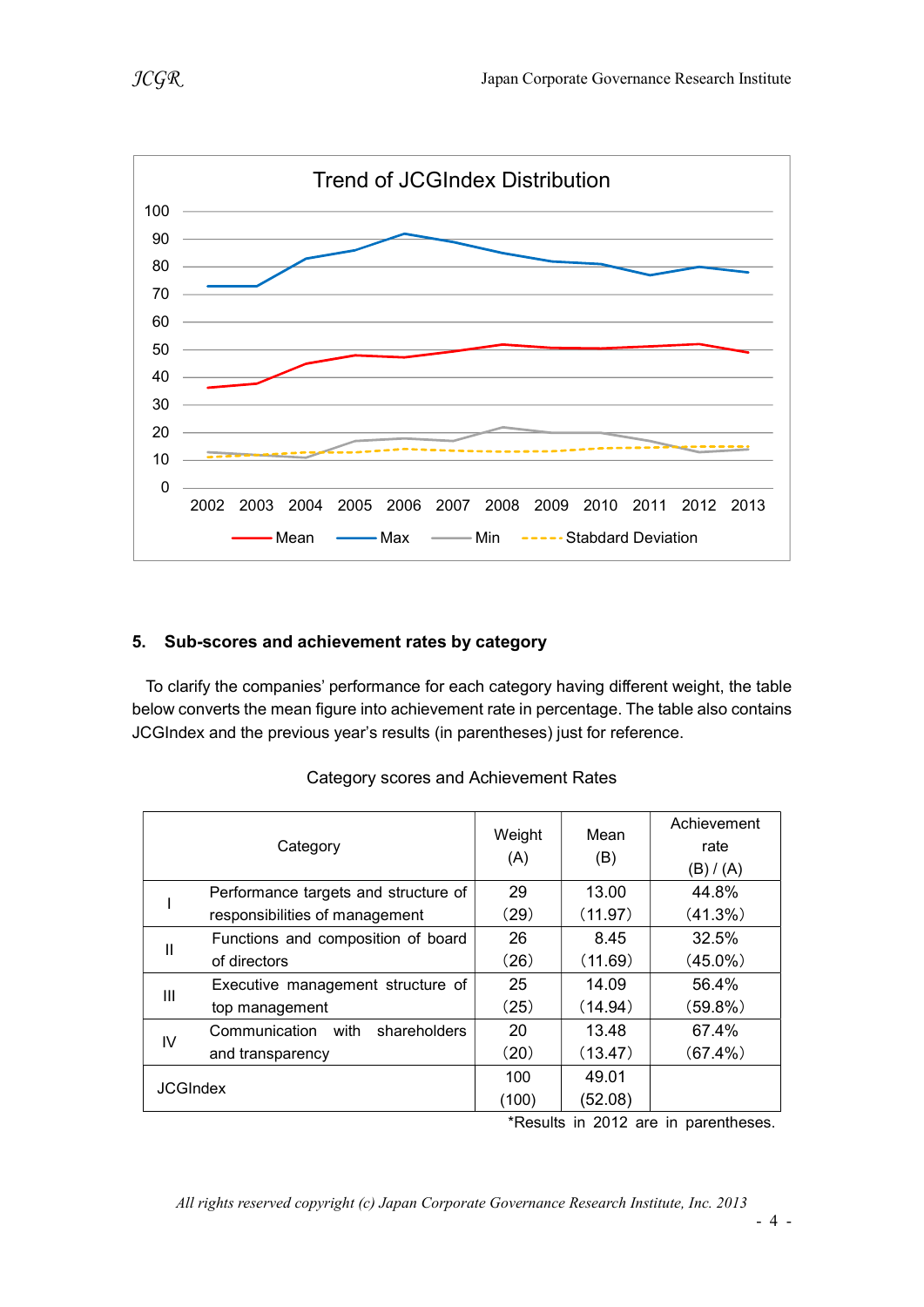Just as the same as the previous surveys, the achievement rates of Categories I and II for corporate governance remain still low. This clearly implies the overall inadequacy of Japanese corporate governance but could be also interpreted that management reforms are preceding in Japanese companies. Nonetheless, the achievement rates for Categories Ⅲ and Ⅳ are still not sufficient (about 56% and 67%, respectively), which might attest "no good governance, no good management." Below are figures for Distribution of Category Scores.



Category Ⅰ Performance targets and structure of responsibilities of management

Mean:13.00 Standard deviation:4.78



Category Ⅱ Functions and composition of board of directors

Mean:8.45 Standard deviation:4.93

All rights reserved copyright (c) Japan Corporate Governance Research Institute, Inc. 2013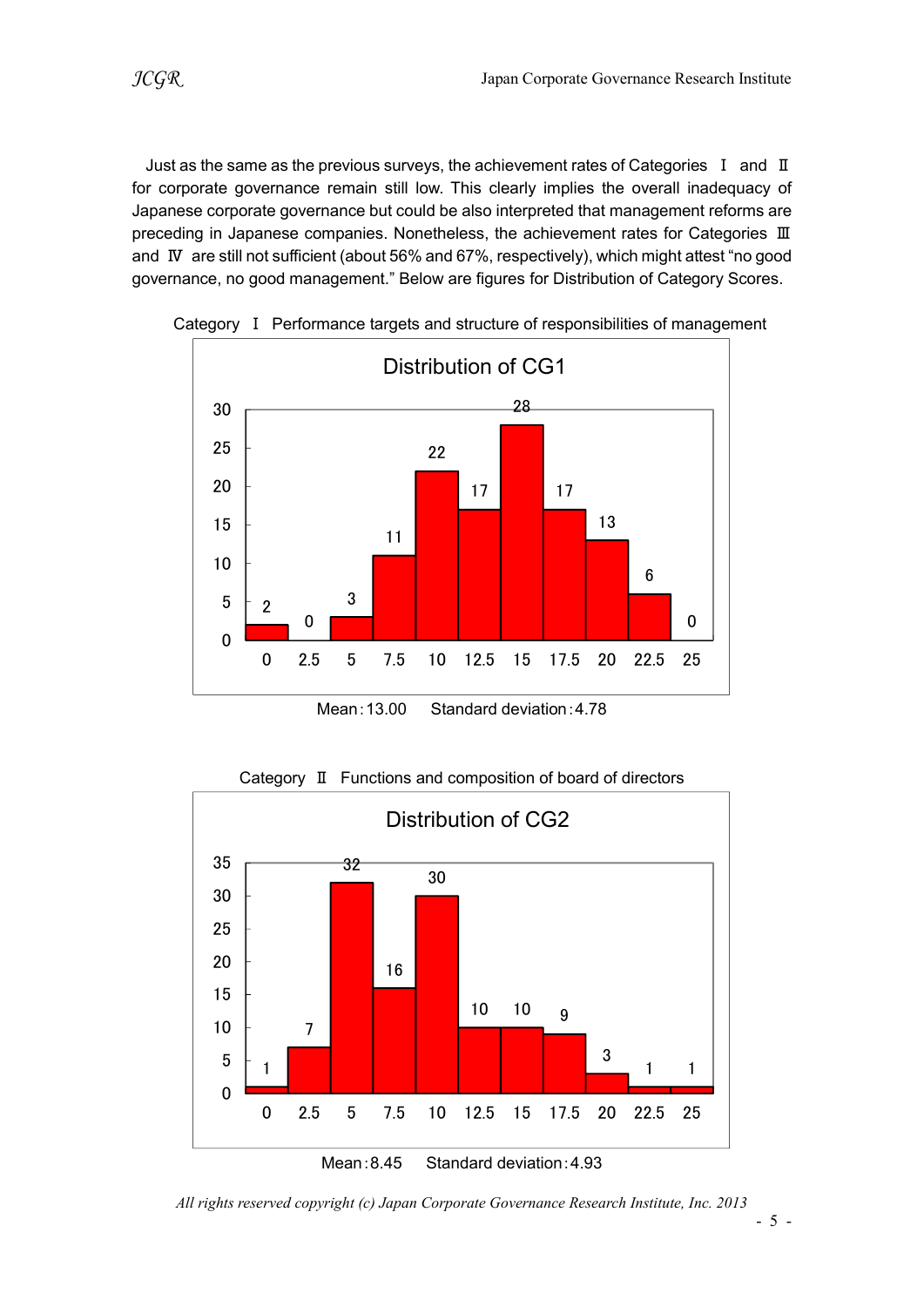



Category Ⅳ Communication with shareholders and transparency



Mean:13.48 Standard deviation:4.33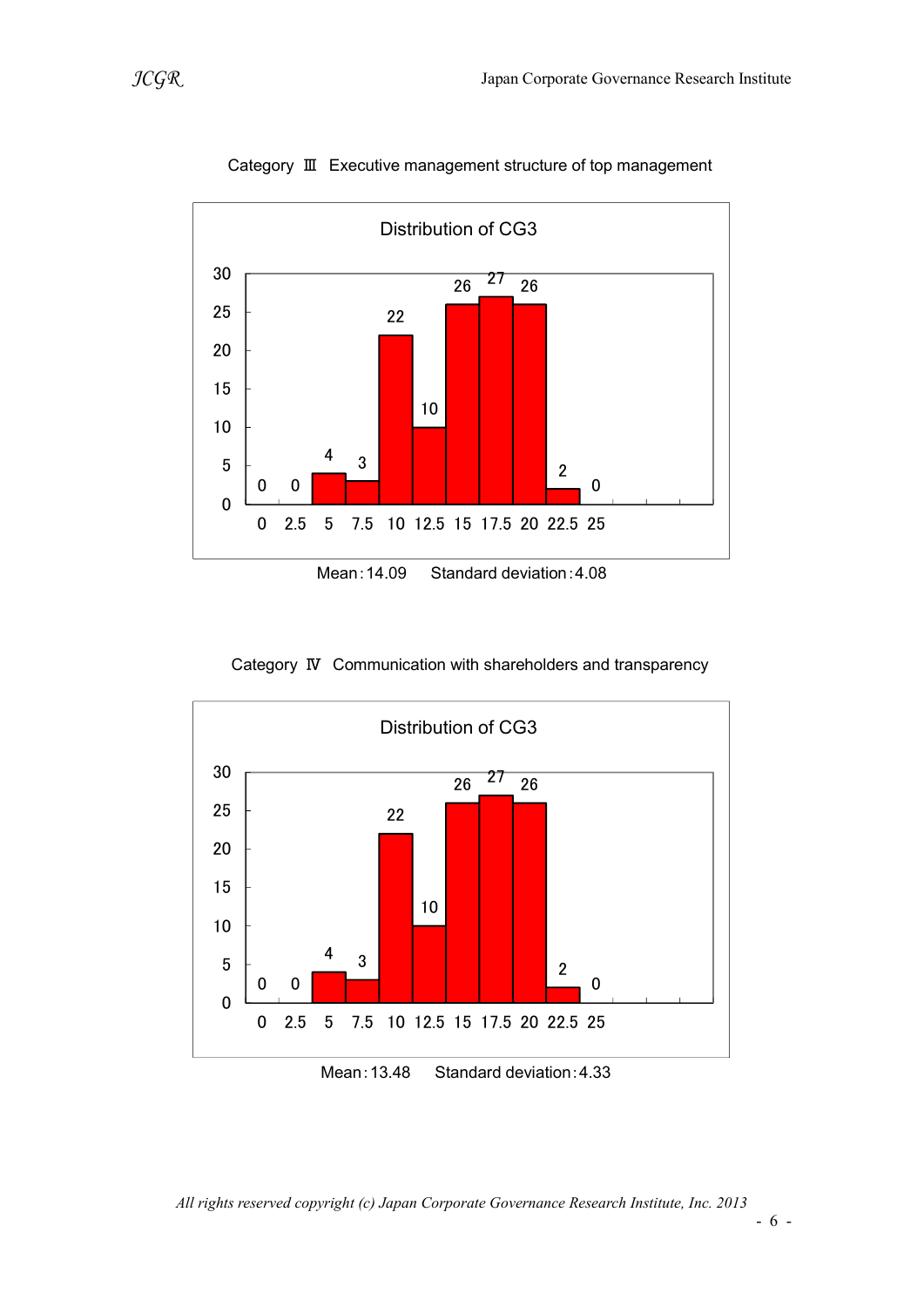|                       | mean  | Standard | median | Mode | Standard  | minimum | maximum |
|-----------------------|-------|----------|--------|------|-----------|---------|---------|
|                       |       | error    |        |      | deviation |         |         |
| <b>JCGIndex</b>       | 49.01 | 1.37     | 49.5   | 49   | 15.00     | 14      | 78      |
| Category I            | 13.00 | 0.44     | 13     | 14   | 4.78      |         | 23      |
| Category II           | 8.45  | 0.45     | 8      | 8    | 4.93      |         | 23      |
| Category $\mathbb I$  | 14.09 | 0.37     | 15     | 17   | 4.08      | 3       | 22      |
| Category<br><b>IV</b> | 13.48 | 0.40     | 14     | 16   | 4.33      |         | 19      |

Descriptive statistics values of sub-scores by category and JCGIndex are as follows.

### 6. Correlations among sub-scores and JCGIndex

The table below shows correlation coefficients between categories and between a category and JCGIndex. The correlations among categories are roughly between 0.5 and 0.6, with the maximum being 0.6647 for Categories Ⅲ and Ⅳ. That means that each category does not overlap with others greatly and rather covers distinctive factors. It is therefore meaningful to measure the condition of corporate governance with these four categories.

|                 | Category | Category II | Category $\mathbb I$ | Category IV | <b>JCGIndex</b> |
|-----------------|----------|-------------|----------------------|-------------|-----------------|
| Category        | 1.0000   |             |                      |             |                 |
| Category<br>П   | 0.5581   | 1.0000      |                      |             |                 |
| Ш<br>Category   | 0.5508   | 0.6046      | 1.0000               |             |                 |
| Category IV     | 0.5032   | 0.6042      | 0.6647               | 1.0000      |                 |
| <b>JCGIndex</b> | 0.7974   | 0.8458      | 0.8386               | 0.8289      | 1.0000          |

Correlation Coefficient between JCGIndex and Category Scores

## 7. Trends of achievement rate by category

The table below depicts the trend of achievement rates by category. It is remarkable that in 2012, the rate for Category Ⅱ representing the functions and composition of board of directors (which is to say corporate governance itself) surged but the rate for Category Ⅲ representing the management system dropped. On the other hand, the rates for Category Ⅰ do not present a clear trend throughout the survey. What is significant is that Category Ⅳ representing disclosure and transparency saw the rate rapidly increase until 2006 and remains high afterward, while the rate for Category Ⅲ began to decrease, as explained above, after having been on an upward trend. That could indicate that the management reforms are progressing (still, not sufficient yet).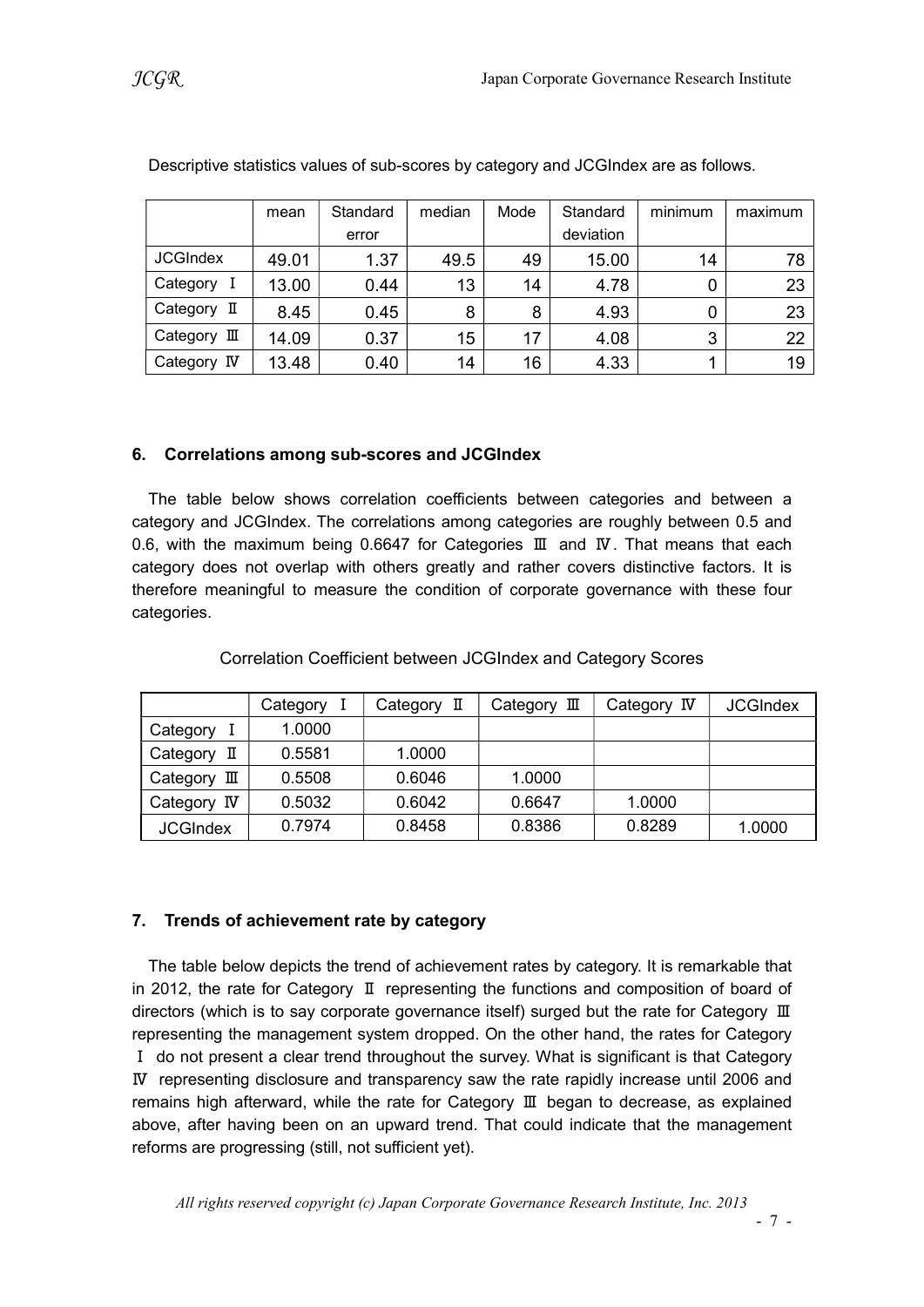It is significant that the achievement rates for the management categories of Ⅲ and Ⅳ constantly exceed those for the governance categories of Ⅰ and Ⅱ throughout the surveys. That is a clear indication that governance systems are far from developed.



### 8. High JCGIndex companies and low JCGIndex companies

The mean of JCGIndex is 49.01, and the standard deviation of JCGIndex is 15.00 for 2013. Mean plus a standard deviation equals to 64.01 and mean minus a standard deviation equals to 34.01. From these calculations, we define JCGIndex of 64 or more to be high JCGIndex, and JCGIndex of 34 or less to be low JCGIndex. With the actual number of high JCGIndex companies being 25 and low JCGIndex companies 25, the distribution of JCGIndex is close to normal distribution (in a normal distribution, companies above/below a standard deviation would constitute approximately 15.9% for each, so the number would be 19 for each).

The table below exhibits the sub-scores by category and JCGIndex of the high and low JCGIndex companies.

|                            |      | П    | Ш    | IV   | <b>JCGIndex</b> |  |
|----------------------------|------|------|------|------|-----------------|--|
| High JCGIndex<br>companies | 18.7 | 15.7 | 18.0 | 17.6 | 70.0            |  |
| Low JCGIndex<br>companies  | 7.9  | 3.3  | 8.7  | 7.8  | 27.6            |  |

### JCGIndex and Category Scores of High and Low Index Companies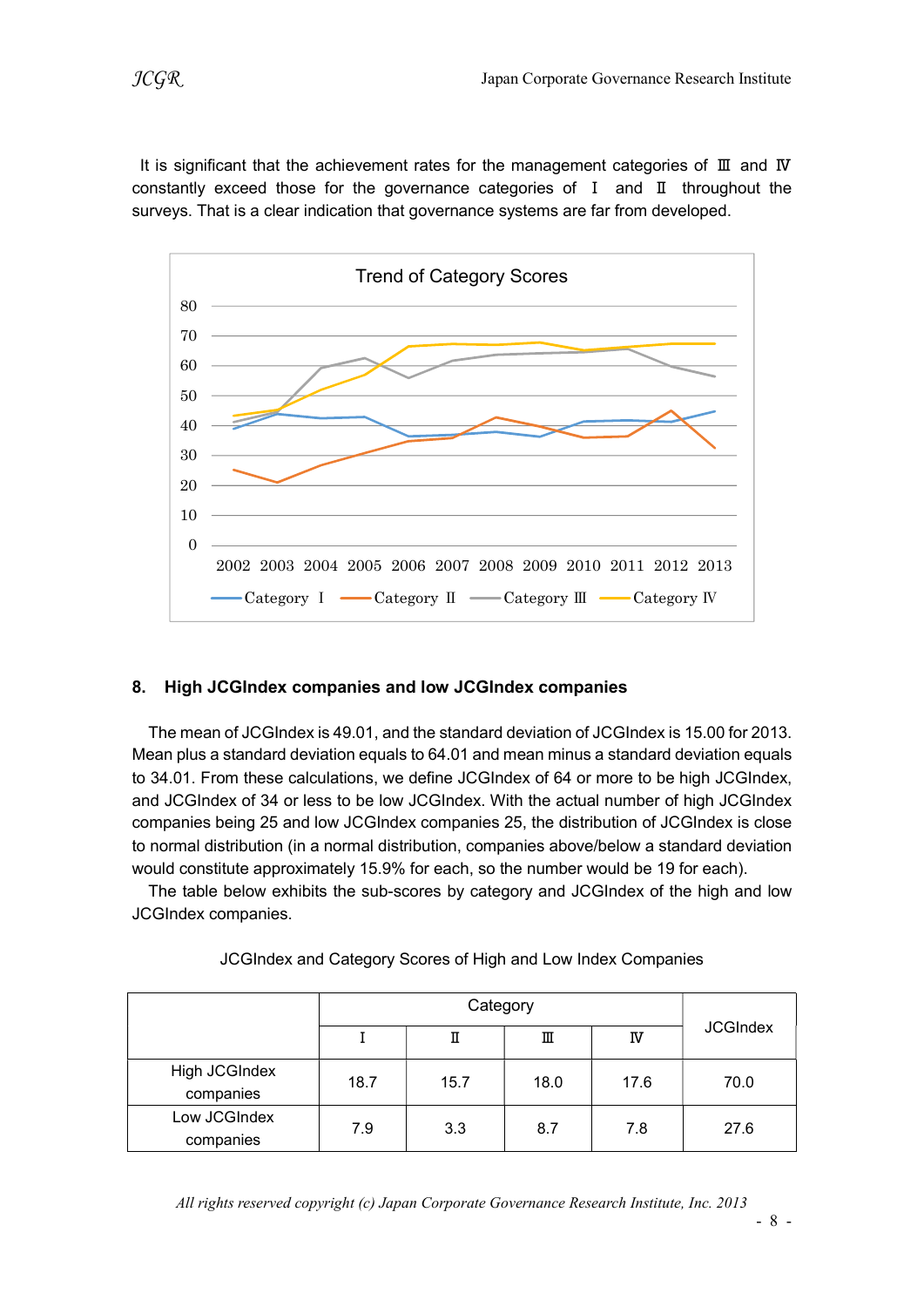High JCGIndex companies achieve 2.5 times as much JCGIndex as low JCGIndex companies. In addition, the sub-scores for High JCGIndex companies are far better than those for low JCGIndex companies in every category. This indicates that every category functions as a condition for high JCGIndex companies.

The table above presents, however, that the difference between high and low JCGIndex companies is relatively small in Categories Ⅲ and Ⅳ for management evaluation and significantly large in CategoriesⅠ and Ⅱ for governance evaluation. The difference is especially remarkable in Category Ⅱ for functions and composition of board of directors, clearly implying that high JCGIndex companies and low JCGIndex companies are differentiated with board of directors as the center of corporate governance system. As for management system, the companies see larger difference in Category Ⅳ for disclosure and transparency.

#### 9. Companies with high JCGIndex

See the list of companies with high JCGIndex attached to this report.

#### 10. Closing remarks

2013 marks the 12th JCGIndex Survey. As the number of companies that responded to the survey slightly decreased from 2012, this year could not see a reversal of a declining trend of respondents.

Even though the Japanese stock market has been buoyant since the end of 2012, when the government returned to the Liberal Democratic Party from the Democratic Party of Japan, the downward trend that had lasted for more than 20 years has not turned around yet. Prime Minister Abe vows to revitalize the country's economy, but it fully depends on whether the Japanese companies can revitalize themselves. It is the management who are responsible for the revitalization of the companies. Since the purpose of governance is to induce good management, the success in corporate governance reforms is the key to the successful economic revival of Japan.

As we assert every time, capitalism centering on the joint-stock company system aims to make society safer and richer through companies' profit-making in the framework of market economy under competition. Shareholders, who exercise governance over corporate management, are responsible for companies' commercial success. In Japan, where the roles and responsibilities of shareholders are hardly taken into consideration, the lack of corporate governance is apparent. That makes the companies too fragile in the fierce global competition. Mr. Abe talks of economic revitalization without making enough remarks about corporate management. Economy cannot get back on track without reviving the corporate performance, and once again, the sound corporate governance is the starting point of reviving the companies.